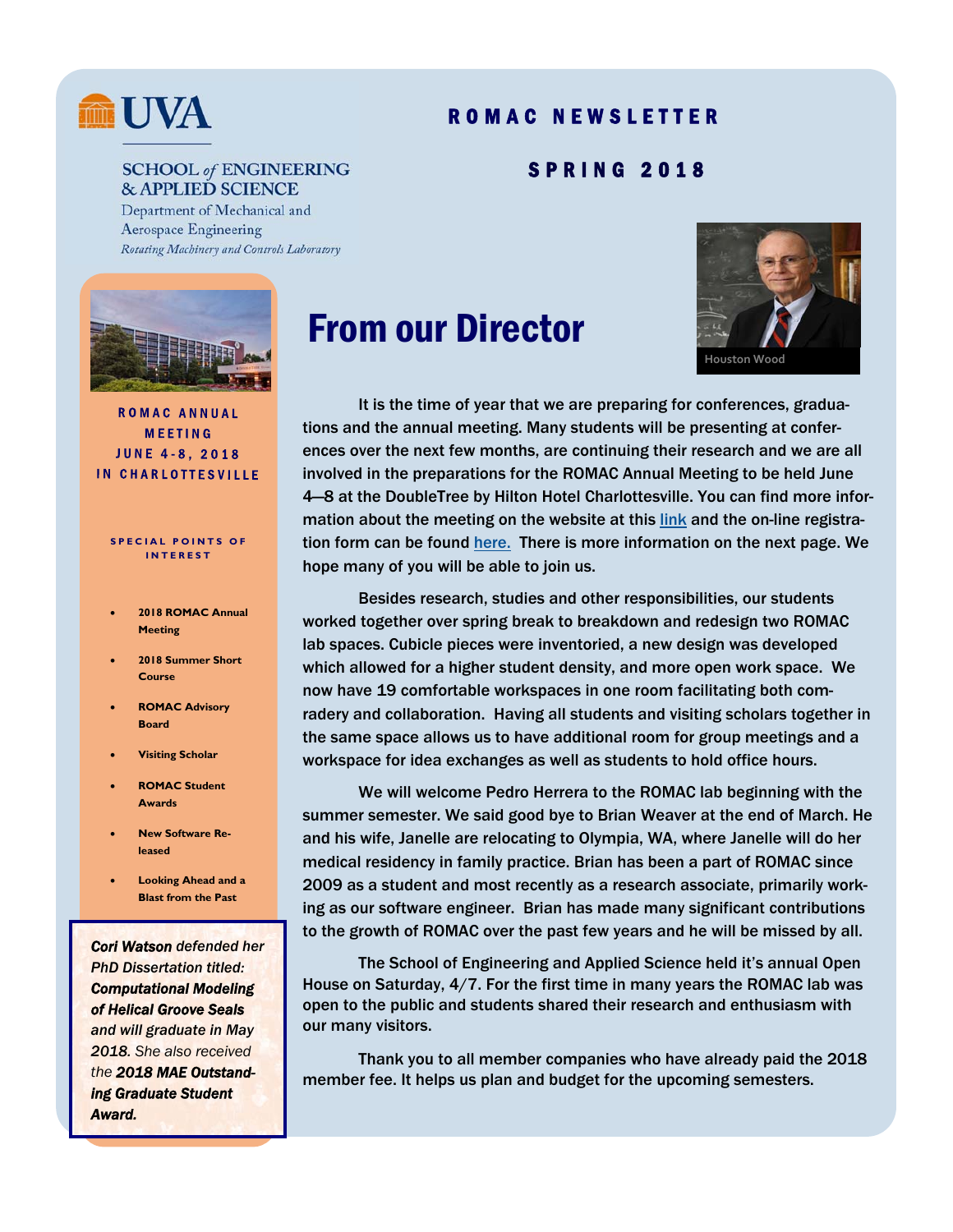

### 2018 ROMAC Annual Meeting June 4—8, 2018

This year the member only ROMAC Annual Meeting will take place at the DoubleTree by Hilton Hotel Charlottesville. The meeting will begin on Monday, June 4th with a welcome reception at 6 pm and conclude on Friday, June 8 at noon. The DoubleTree has provided a dedicated website for our meeting attendees to make hotel reservations directly through this link.

 The meeting will consist of five technical sessions (Rotordynamics, Bearings, Seals and Optimization, Test Rigs, and Magnetic Bearings). Each session will include a number of technical presentations reporting on research activities conducted over the past year. In addition, there will be a number of technical presentations by member company representatives. If you have an interesting research topic that you'd like to present, please contact us as soon as possible at romac@virginia.edu to reserve a spot on the schedule.

On Tuesday evening, June 5th ROMAC will host a dinner in the Rotunda's Dome Room at the University

of Virginia. The Rotunda was designed by the University's founder, Thomas Jefferson. It was designed to be the centerpiece of the Academical Village. Over the past three centuries there have been numerous and extensive renovations, the most recent restoration work was completed in 2016. Today, the newly renovated Rotunda, guided by Jefferson's original designs, is equipped with modern enhancements that will sustain UVA's crown jewel in its third century.



On line registration is available on the ROMAC Annual Meeting webpage at this link. The Rotunda on a summer evening.

#### 2018 Summer Short Course

This year the ROMAC Five-Day Rotordynamics and Magnetic Bearing Short Course will take place July 9—13, in the ROMAC Lab at the University of Virginia, School of Engineering and Applied Science, in Charlottesville VA. This course is open to both ROMAC members and non-members. A wide variety of topics are taught by industry experts, ROMAC faculty, researchers, and Ph.D. students.

Five-Day Short Course | July 9–13, 2018

\$1,500 USD per ROMAC member |\$3,000 USD Non-Member

Course material, parking, breaks and lunch is included.

Additional details and a registration form can be found here on the ROMAC website. If you have questions please contact Lori Mohr Pedersen.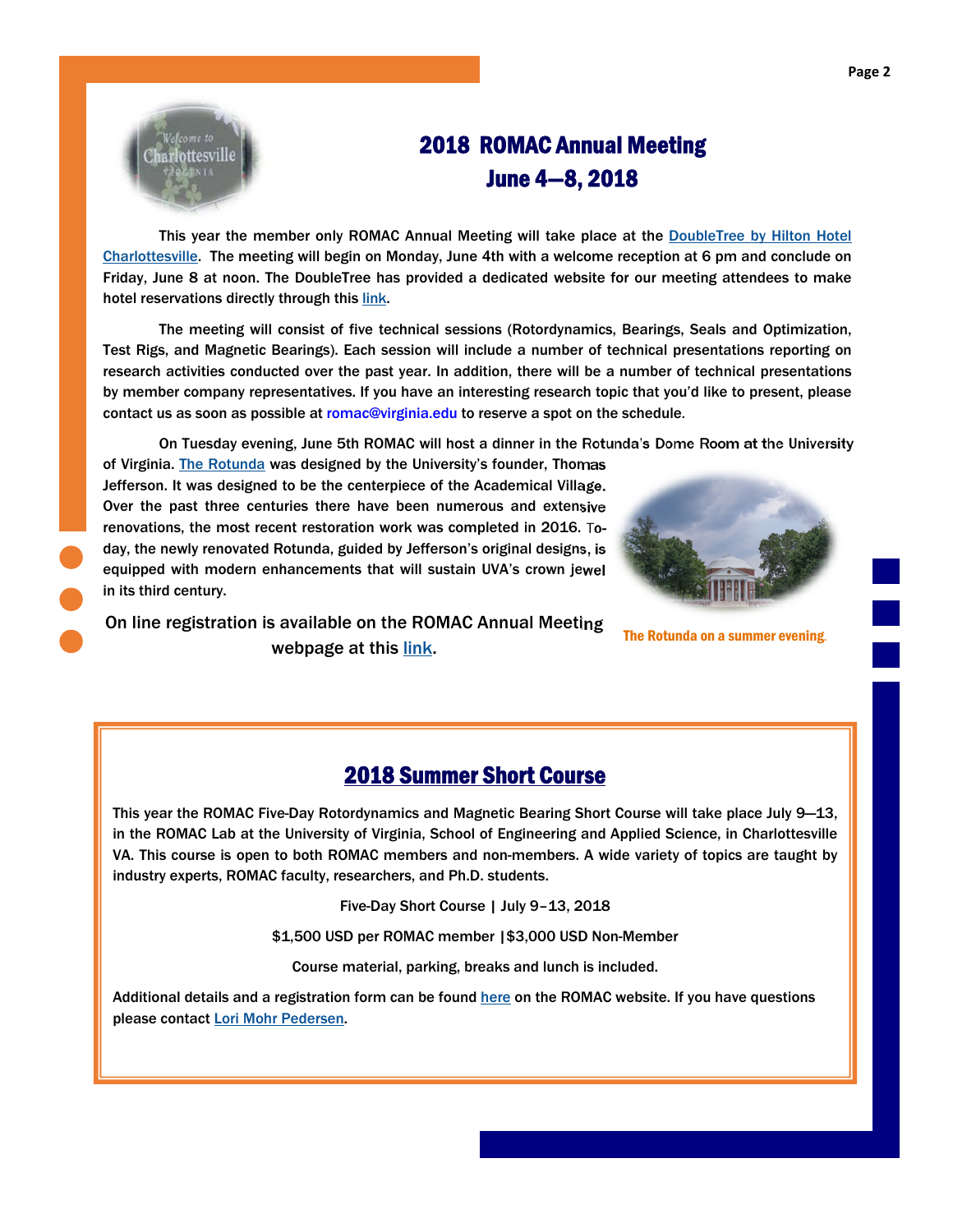#### ROMAC Advisory Board

The ROMAC Advisory Board (RAB) will meet in April and have a report at the Annual Meeting. You can find previous RAB meeting minutes here on the website. If you have questions, concerns or a topic you'd like to be addressed please email it to the ROMAC Advisory Board.

#### Visiting Scholar

 Weiqi Bai is currently a PhD student in the State Key Laboratory of Rail Traffic Control and Safety at the Beijing Jiao-tong University. His research Interests include: Modeling and collaborative control of high-speed trains; Energy-saving optimal control; High-speed railway systems and Fault diagnosis. His appointment is through October 2018.

#### Award Winning ROMAC Students

 Cori Watson received a 2018 Young Engineer Turbo Expo Travel Award on behalf of the ASME Gas Turbine Segment. She will attend and present at the ASME Turbo Expo 2018 in Norway.

Xin Deng has been awarded the Virginia Engineering Foundation Graduate Fellowship effective Fall 2018 and the ASME Turbo Expo Student Advisory Committee Travel Award.

#### A look ahead and a glimpse at the Past

 At the last ROMAC Annual Meeting, Beijing Institute of Technology invited us to hold our 2019 Annual Meeting in Beijing. This is an exciting opportunity for ROMAC with many logistics to be worked out. We are aware that some industry members may not be able to make the trip. We are looking at many options and we will share more specifics about this at our meeting in June.



#### New Software Released

 We are pleased to announce the release of RotorLab+ 4.2, the latest version of our primary software suite for rotordynamic and componentlevel analyses. This latest version includes the following new features and enhancements:

- Multi-level shaft capabilities are now available - A new multi-level shaft Turbine Engine example project is now available
- Full bearing coefficients calculated by THPAD and MAXBRG tilting pad bearing analyses can now be directly linked into Damped Mode Shapes Analyses - Shaft auto-meshing can now be toggled on/off
- Individual components in both Assembly and API models can now be quickly enabled and disabled via checkboxes
- Log dec vs. cross-coupled stiffness analysis and plots are now available in the Assembly Workspace Damped Mode Shapes Analysis
- Flexible support cross-talk has been added for Forstab Damped Mode Shapes Analyses
- Improvements to shaft model visualizations and new visualization options
- User manuals for all codes in RotorLab+ are now available via the Help Menu
- General improvements to overall program stability

This new package is available to ROMAC members for download on the ROMAC Software Catalog website.

 Stay tuned for other releases planned for the coming months including RotorGUI 2.0 (featuring multiple code enhancements) and new codes for labyrinth seals, helical seals, and geared systems rotordynamics.



*Figure 1.* 

*RotorLab+ 4.2 multi-level turbine engine shaft model.* 

#### ROMAC Software Engineers

Cori Watson and Benny Schwartz have been recently appointed as ROMAC software engineers. Cori will focus on software administrative management and Benny will be your primary software technical contact. They can be reached by clicking on their names above, or at the email address on the next page.